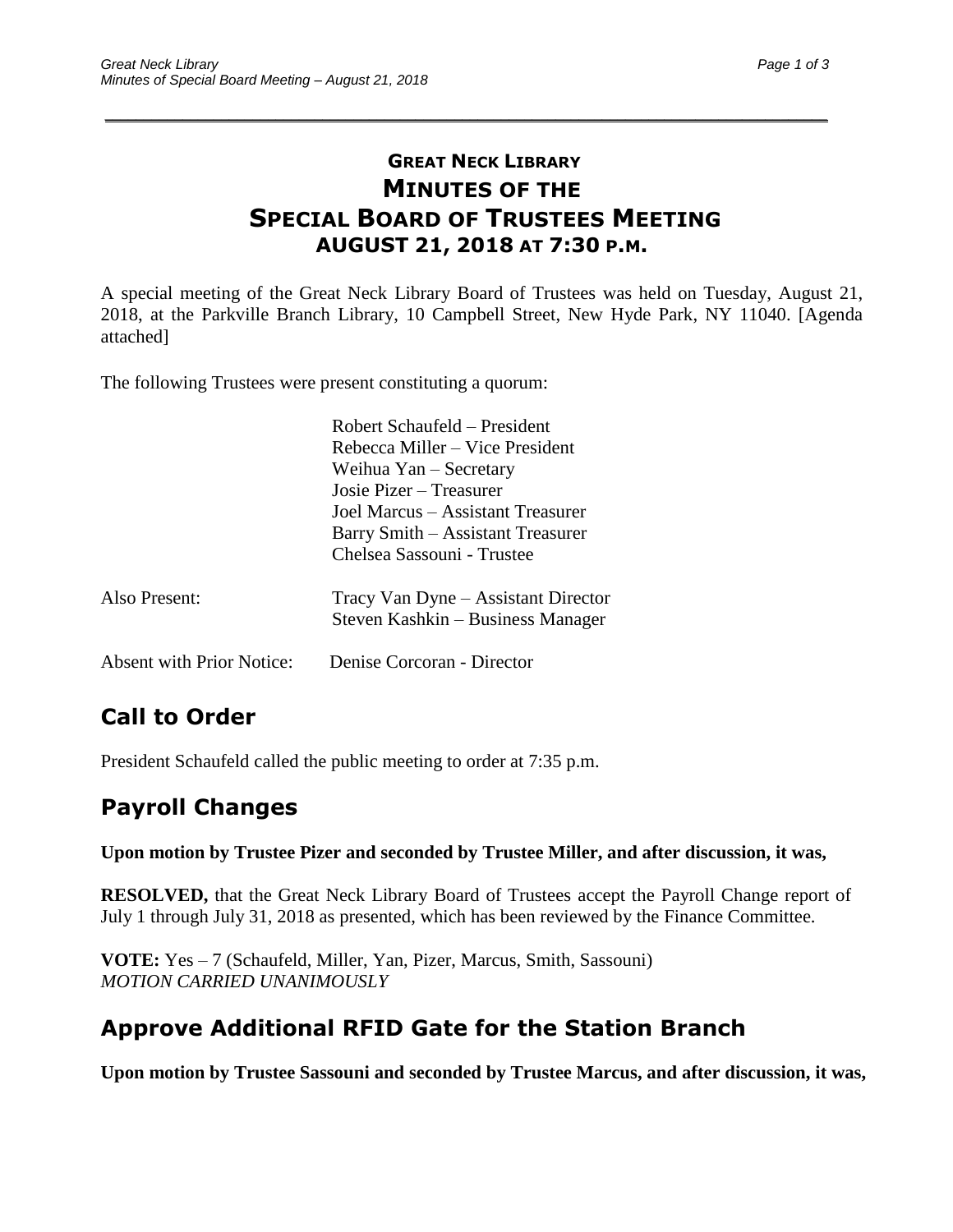**RESOLVED,** that the Great Neck Library Board of Trustees approve the purchase of an additional RFID gate from Bibliotheca for the Station Branch Library in the amount of \$2,972.54; such funds to be taken from the Automated Library Fund.

**VOTE:** Yes – 7 (Schaufeld, Miller, Yan, Pizer, Marcus, Smith, Sassouni) *MOTION CARRIED UNANIMOUSLY*

# **Amend Wetlands Mapping Resolution for Landscaping Project**

**Upon motion by Trustee Smith and seconded by Trustee Pizer, and after discussion, it was subsequently TABLED,**

**MOVED,** that the Great Neck Library Board of Trustees approve a revision to the resolution dated June 9, 2018 for the hiring of the Ferrantello Group to locate the limits of the Wetlands flagging and update the survey as needed at a revised cost of \$1,850.00; such funds to be taken from the Landscaping Fund. Contract has been reviewed by Legal.

*Board Comment: Motion was TABLED for two additional proposals.*

*Public Comment: M. DiCamillo* 

## **Authorize Legal Proceedings for HVAC**

**Upon motion by Trustee Miller and seconded by Trustee Marcus, and after discussion, it was,**

**RESOLVED,** that the Great Neck Library Board of Trustees direct our attorneys to take all steps necessary to commence legal proceedings in the event that HVAC issues at the Main Library are not significantly resolved by September 12, 2018.

**VOTE:** Yes – 7 (Schaufeld, Miller, Yan, Pizer, Marcus, Smith, Sassouni) *MOTION CARRIED UNANIMOUSLY*

#### **Adoption of a Sustainability Pledge and Plan for the Great Neck Library System**

**Upon motion by Trustee Yan and seconded by Trustee Miller, and after discussion, it was,**

**RESOLVED,** that whereas the Great Neck Library is concerned about the environment and committed to the sustainability of its resources, the Board of Trustees along with the staff of the Library will act in an environmentally responsible manner and ultimately prepare a comprehensive plan to be initiated for the Main Library and all Branches.

**VOTE:** Yes – 7 (Schaufeld, Miller, Yan, Pizer, Marcus, Smith, Sassouni) *MOTION CARRIED UNANIMOUSLY*

*Public Comment: M. DiCamillo*